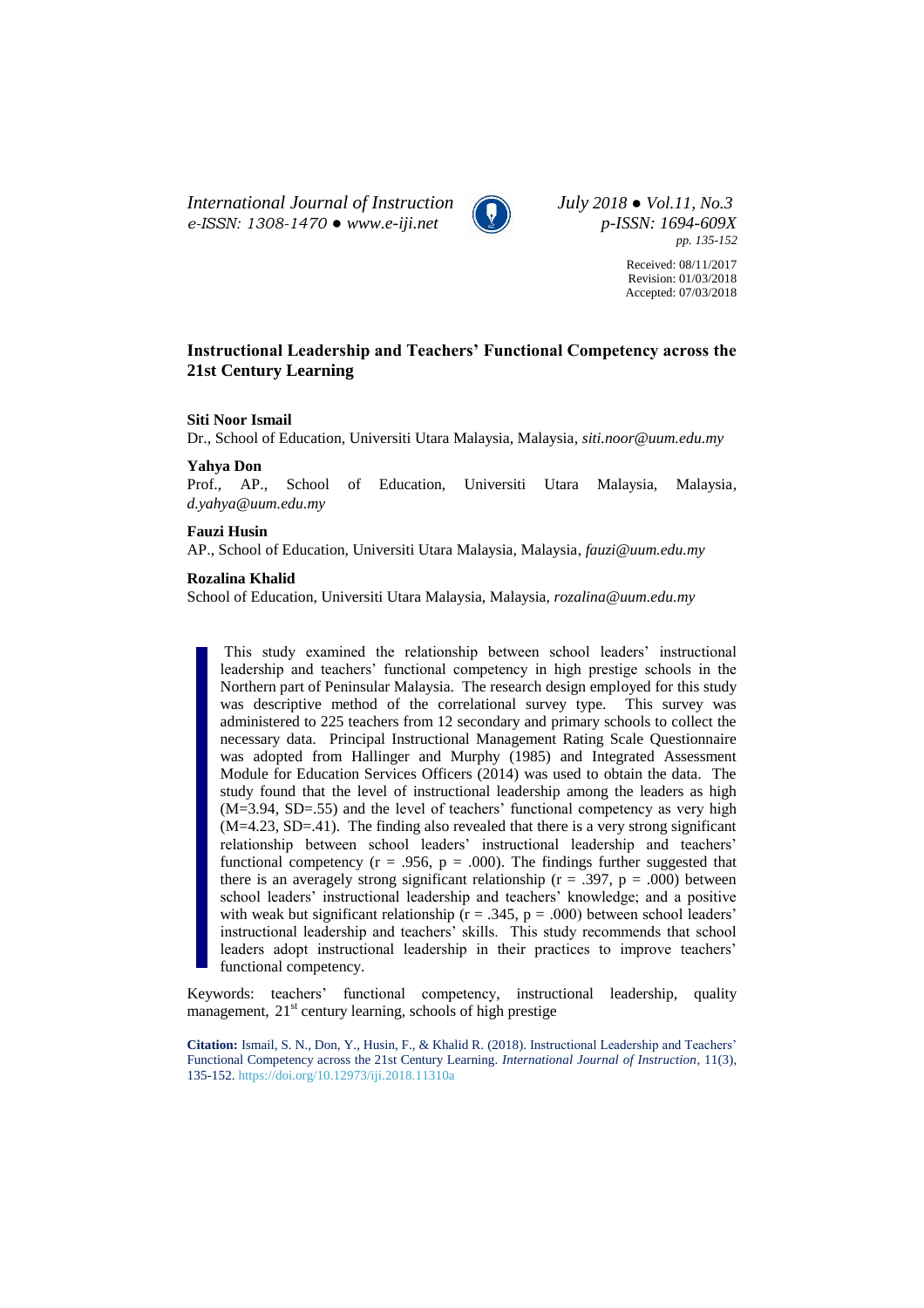# **INTRODUCTION**

Learning and innovation skills are increasingly being recognized as domains that separate students who are prepared for a more complex life and work environments in the 21st century from those who are not. A focus on creativity, critical thinking, communication and collaboration is essential to prepare students for the future. In part of this, much research has shown that the educational experience for students is significantly dependent on the quality and effectiveness of teachers, more than any other single alterable factor (Darling-Hammond, 1999; Rowan, 2004). This has led to the efforts to identify teaching core competencies based on effective teaching attributes in terms of subject matter knowledge, pedagogical content knowledge, knowledge of teaching and learning, curricular knowledge, teaching experience, certification status, and so on (Grossman, 1995; Rice, 2003; Wayne & Youngs, 2003).

School leaders play very significant role towards the success of their schools. They carry countless responsibilities (Shen & Cooley, 2010) to manage the school administration matters such as budget and timetables, students' discipline and attendance, cocurriculum activities, facilities, safety, recruitment and monitoring of teachers, assessments, curriculum, teaching and learning materials professional development (Murphy, Elliott, Goldring & Porter, 2007), relationships with teachers and students (Quinn, 2002), and communication with parents and the surrounding community (Horng, Klasik, & Loeb, 2010; Goldring, Huff, May, & Camburn, 2008; Spillane, Camburn, & Pareja, 2007).

Recent studies have showed that school principals have small to average influence towards students' academic achievement (Hendriks & Steen, 2012; Huber & Muijs, 2010; Leithwood, Harris, & Hopkins, 2008; Robinson, Lloyd, & Rowe, 2008; Witziers, Bosker, & Kruger, 2003). However, their influence showed an increase in classroom instructions (Robinson, Lloyd, & Rowe, 2008) and in teachers' behaviour, beliefs, knowledge, practice and competency (Hendriks & Steen, 2012; Leithwood, Harris, & Hopkins, 2008).

The rational for this assumption is that (1) teachers' efficacy belief has significant positive relationship with students' academic achievements (Moolenaar, Sleegers, & Daly, 2012; Fancera & Bliss 2011; Guo, Piasta, Justice, & Kaderavek, 2010; Caprara, Barbaranelli, Steca, & Malone, 2006); (2) instructional leadership acts as the source to teachers' efficacy belief according to Bandura's Social Cognitive Theory (Ross, Hogaboam-Gray, & Gray, 2004; Ebmeier, 2003), and (3) one of the reasons for instructional leadership practice is to increase classroom instructions by giving positive influence towards teachers' behaviour, belief (including teachers' efficacy and collective teachers' efficacy), knowledge, practice, and teachers' competency (Blase & Blase, 2000; 1999). Therefore, by using instructional leadership practice, school principals are able to positively increase their teachers' efficacy belief and, indirectly, increase their classroom instructions; and their students' academic achievements.

The research related to instructional leadership and teacher competencies is emerging. Rosnarizah (2015); Buczynski & Hansen (2010); Hallinger (2005); and Darling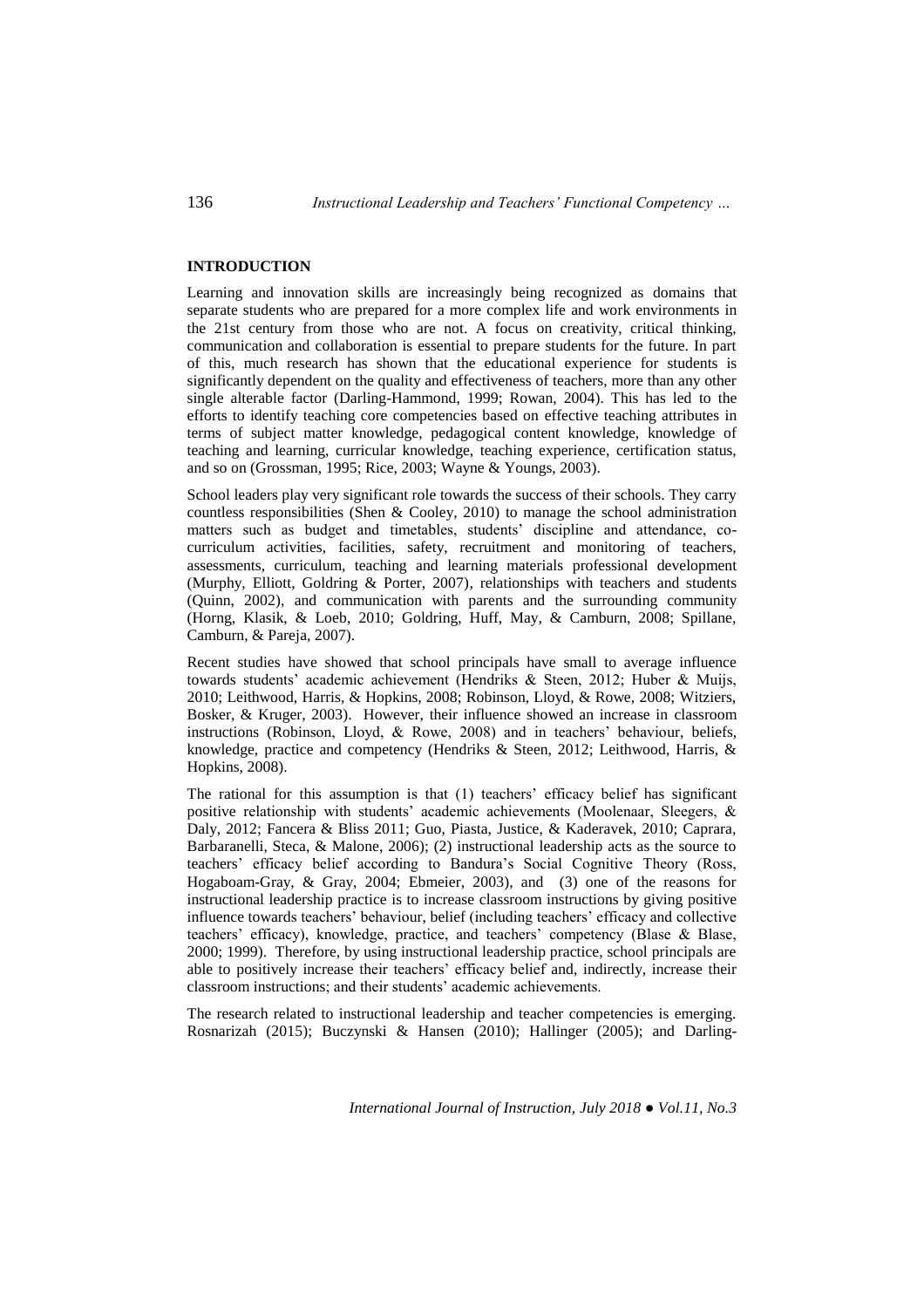Hammond (1999) have reported that leadership styles have a significant correlation with teachers' efficacy and competencies. In addition, research has demonstrated that teaching leadership behaviour factors such as giving feedback, praising, encouraging and supporting various learning and teaching approaches, emphasizing learning and teaching exercises, supporting collaborative efforts, and starting teamwork is a predictor of school climate (Gu Saw Lan, 2014). While other efforts such as giving feedback, suggesting, encouraging and supporting various methods of learning and teaching, decision-making based on action research data, and supporting collaborative efforts are the predictors of self-efficacy and teachers' competency.

Several past studies showed that school leaders (including instructional leadership practice) influence teachers' efficacy (Hoy & Tarter, 2011). However, there are only a few studies conducted to examine the relationship between school leaders' instructional leadership and teachers' functional competency. The issue of how school leaders practice instructional leadership to increase teachers' efficacy beliefs and teachers' competency; and to improve teachers' classroom instructions needs to be addressed. Thus, this study was conducted to identify the level of instructional leadership among school leaders, the level of teachers' functional competency; and the relationship between these two variables with its dimensions.

### **THEORETICAL BACKGROUND**

#### **Instructional Leadership**

Instructional Leadership is an approach used by school leaders to focus on teachers' behaviour in certain activities which indirectly impacts students' academic achievement (Leithwood, Jantzi & Steinbach, 2000). According to Drake and Roe (2005), the school administrator's main task is to apply instructional leadership because this leadership style is related to the implementation of promoting and improving student learning innovation program. In addition, according to Boe Lahui Ako (2008), instructional leadership is very closely related to the role and duty of a school principal such as developing and disseminating school aims, setting targeted standards, coordinating curriculum, supervising and evaluating teachers' classroom instructions, encouraging students to study and increasing teachers' and administration staff professional development.

Instructional Leadership Theory used in this study is based on the theory by Hallinger and Murphy (1985). According to this theory, there are three (3) dimensions in the instructional leadership framework that are defining the school mission, managing curriculum and instructions, and promoting school learning climate. The three dimensions are showed in Table 1. Each dimension has several specialized task functions which involve principals' behaviour diversity and practices. In the effort to define school mission, leaders plan school aims with the staff and parents to determine the areas to be improved in school besides setting the aims for each area. Disseminating school aims is the ways leaders share the importance of the school's aims with the staff, parents and students. This can be achieved through formal and informal communication.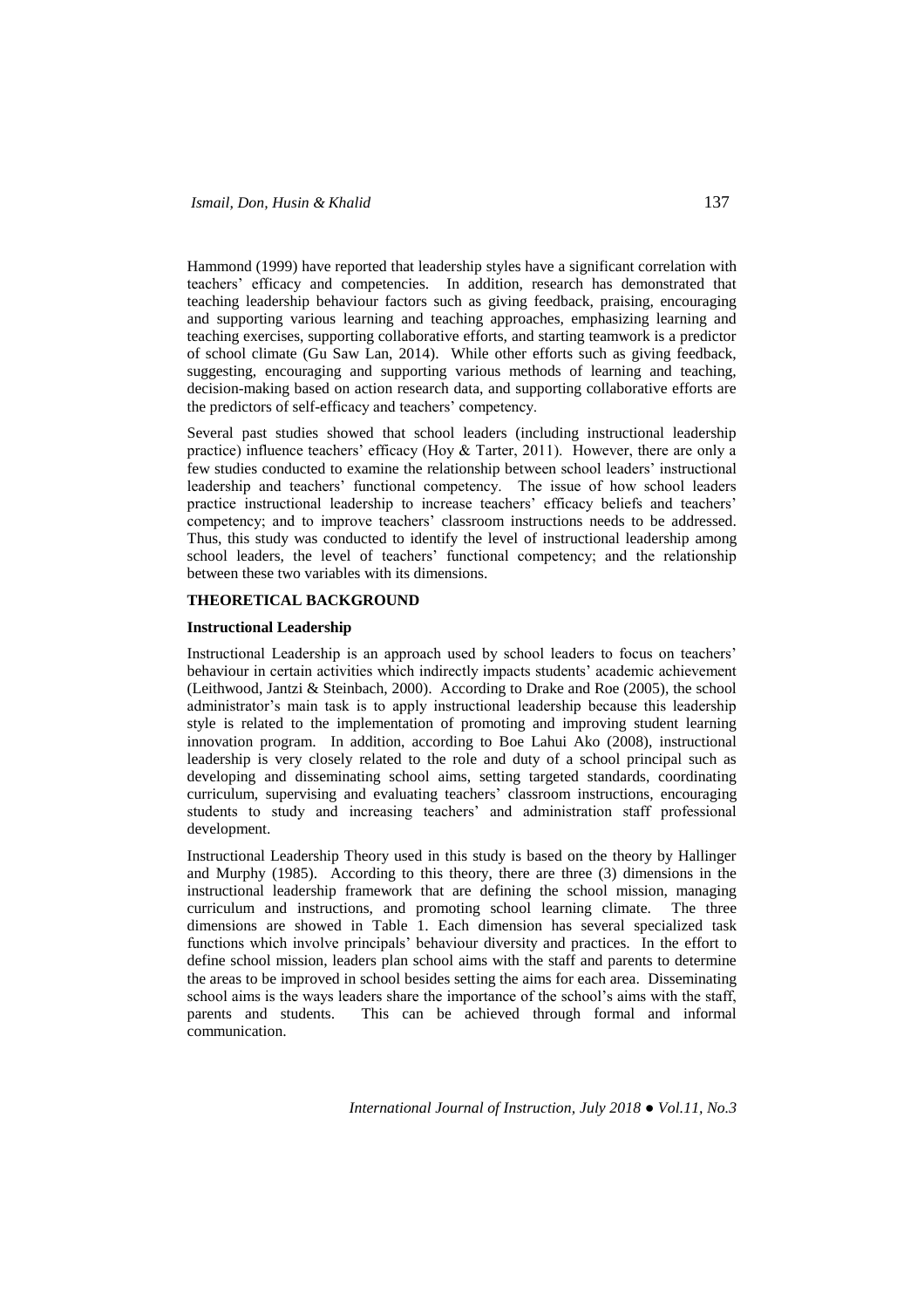The dimension managing instructional programs, involves effort with teachers in curriculum and instructions. Among the tasks are supervising and evaluating classroom instructions which consist of supported learning materials, monitoring classroom instructions through informal visits to the class and coordinating classroom practices in line with the school's aims stipulated in the first dimension. The task of coordinating curriculum refers to activities that enable the staff to cooperate and formalize teaching standard already set and achievement test already prepared.

| able |  |
|------|--|
|------|--|

Instructional Leadership Framework

| Dimension                               | Function                                                       |  |  |  |
|-----------------------------------------|----------------------------------------------------------------|--|--|--|
| Defining the school                     | 1. Drafting school aims                                        |  |  |  |
| mission                                 | 2. Disseminating school aims                                   |  |  |  |
|                                         | 3. Supervising and Evaluating Teachers' Classroom Instructions |  |  |  |
| Managing curriculum and<br>instructions | 4. Coordinating Curriculum                                     |  |  |  |
|                                         | 5. Monitoring Students' progress                               |  |  |  |
|                                         | 6. Protecting Teaching and Learning Time                       |  |  |  |
| Promoting school<br>learning climate    | 7. Enriching Professional Development                          |  |  |  |
|                                         | 8. Maintaining High Visibility                                 |  |  |  |
|                                         | 9. Provides incentives for teachers                            |  |  |  |
|                                         | 10. Provides incentives for learning                           |  |  |  |
|                                         |                                                                |  |  |  |

(Source: Hallinger & Murphy, 1985)

Provides incentives for learning refers to usage of post-mortem data from students' tests to set suitable aims, evaluating the effectiveness of classroom instructions and identify the level of progress to suit the stipulated target. Moving on to the next dimension which is developing positive school climate, school leaders indirectly, inculcate optimum learning environment. According to Hallinger & Murphy (1985), leaders are able to influence students' and teachers' behaviour by creating a reward system which will consolidate their achievements and productive efforts. This can be done by explaining to the students clearly, the school's expectation of them, accuracy of using school time and for the teachers; undergo selection and implementation of teacher's professional development program.

# **Teachers' Functional Competency**

Competency involves generic skills, basic skills, main skills and personal skills which refer to knowledge and skills as well as the attitude of an individual. In other words, competency is the combination of knowledge, effort and experience which enable an individual to complete a task perfectly (Nijveldt, Beijaard, Brekelmans, Verloop & Wubbels, 2005). According to Main and Hammond (2008), competency is defined as the combination of knowledge, skills and personal characteristics which should be owned and practiced in order to complete a certain task or position. Competencies reinforce one another from basic to advanced as learning progresses; the impact of increasing competencies is synergistic, and the whole is greater than the sum of the parts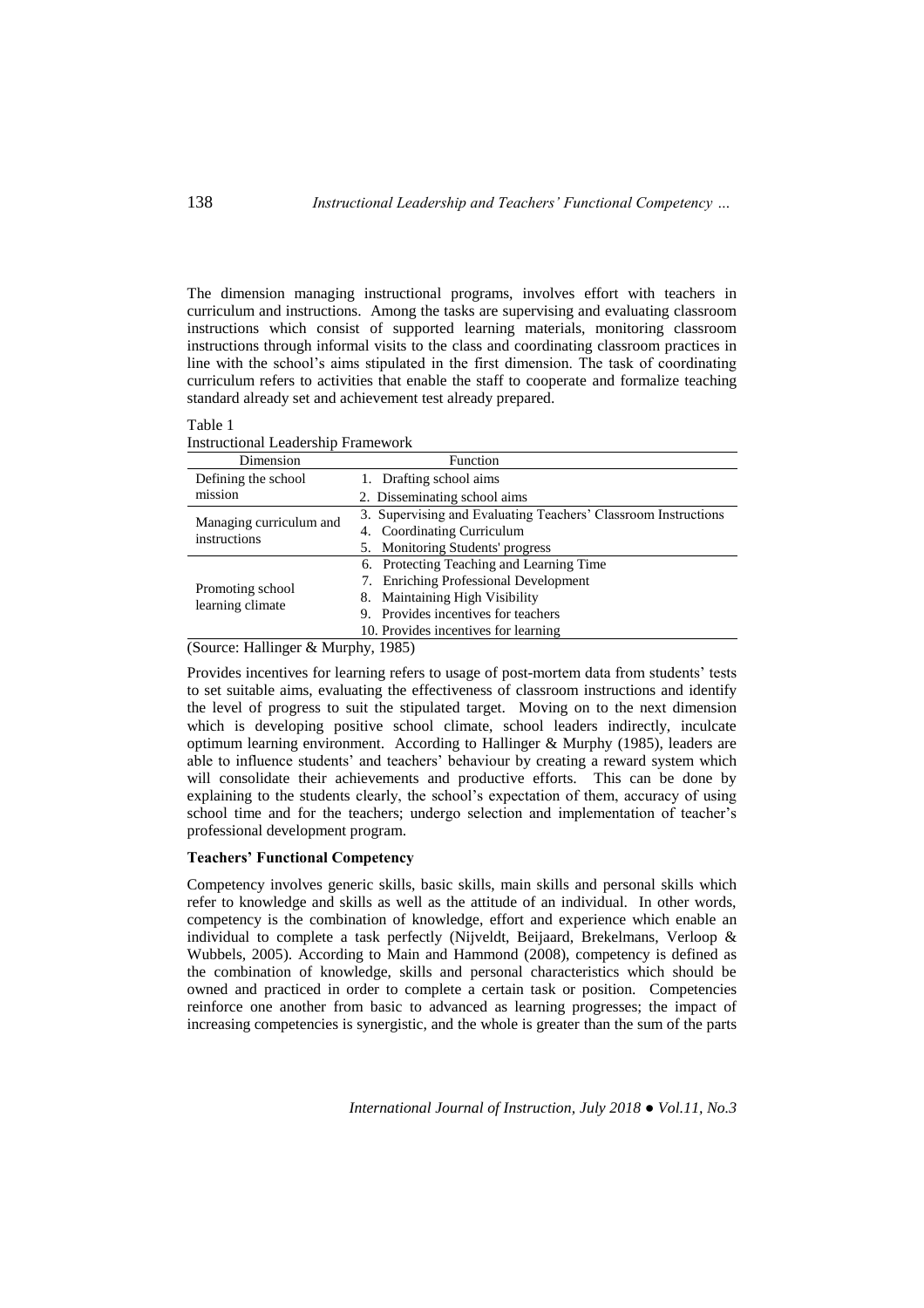(Council on Education for Public Health, 2006). Teacher's competency comprises of personal, professional and social aspects such as teaching, as an expert in the subject related to teaching and learning, as an expert in theories related to teaching and learning, managing learning processes and adapting oneself in the community (Klassen & Chiu, 2010).

Meanwhile, Blanchard and Thacker (2004) define competency as a group of knowledge, skills and attitude which normally is used to differentiate one's performance (Leithwood & Jantzi, 2006). According to Ball and Mc Diarmid (1990), teacher's role is very vital and critical in explaining the subject matter to the students. They summarized that teachers who are without in-depth knowledge of their subject contents will not be able to challenge students' knowledge and ability. The difference in academic achievement is due to the difference in the teaching and learning processes practiced by the teachers, higher expectations from the students, emphasizing on mastery learning, creating opportunities to learn and manage classroom effectively (Brophy, 1992). All these factors lead to teacher's functional competency which should be possessed by all teachers so as to ensure effective teaching and learning processes and display students' successful output (Malaysian Education Ministry, 2014).

A teacher is considered as being a quality teacher when he/she is able to diversify the learning methodologies, prepare effective audio visual aids, study the contents to be taught, know the students' level of ability in absorbing the knowledge disseminated to them, motivate students, monitor and control students' behaviours, classify students based on groups and provide continuous assessment to the students (Murphy, Elliott, Goldring & Porter, 2007). Teachers with good teaching competency are teachers who have the ability to deliver teaching, concepts and skills that are easily understood by the students, easily remembered and attract students' interest to the teaching and learning. In fact, lack of quality in terms of science and mathematics subject achievement is due to the issue that teachers, especially Mathematics teachers who are incompetent in teaching and learning practice that needs students to think critically and creatively (NCTM, 2000). Thus, quality of education does refer to quality of classroom instructions (Safia Saeed, 2009) and they are seen based on two main dimensions; namely, teachers' knowledge in the content subject and teachers' skills in administering the teaching and learning processes.

In summary, an efficient teacher has to have the element of functional competency which comprises of mastery in the content subject taught, knowledgeable in pedagogical process, has the ability to select effective learning resources, has the ability to diversify teaching strategies based on students' level of intelligence, has ICT skills (McCoy, 2001), has an effective communication skills, able to create good interpersonal relationship, has positive attitude and personality such as being patient, highly motivated, confident, flexible and has rapport with students (Malaysian Education Ministry, 2014).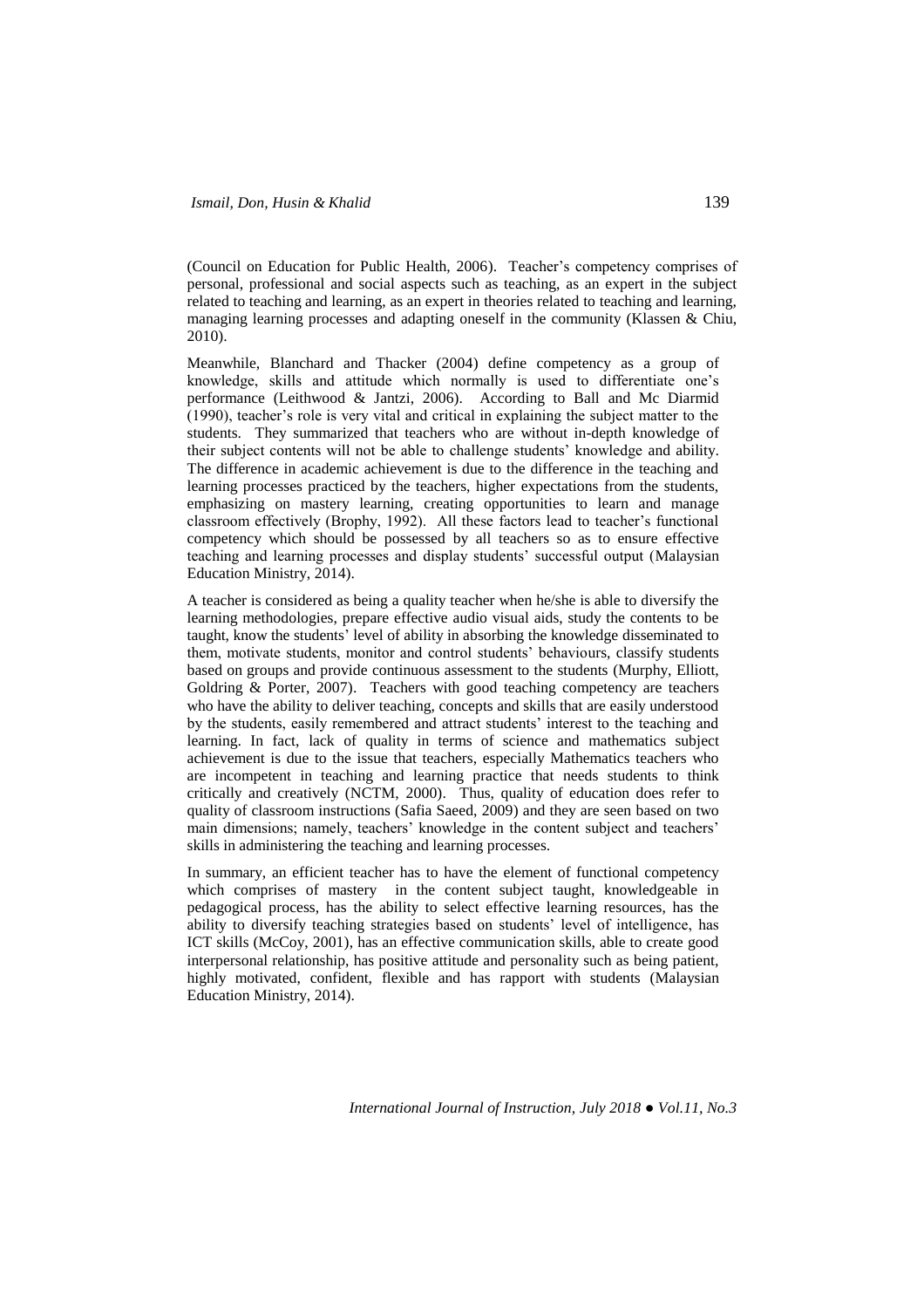# **Competency Model and Theory**

The basic principle of competency model is that an individual's performance will increase if one has all the competencies needed to complete the tasks and responsibilities. For instance, an expert in one field and the frequency of one's completing the task will enable one to do one's job effectively and brilliantly (Safia Saeed, 2009; Wayne, & Youngs, 2003,). For example, an academic teacher should have functional competency which focuses on the knowledge and skills aspects that involve the knowledge to plan teaching and learning, assessment and skills in knowledge delivery, use of relevant sources, communication, producing various questioning techniques, encourages students' participation and also evaluate students' performance (Malaysian Education Ministry, 2014).

According to the competency model developed by Hay Mc Ber (2003), skills and knowledge are usually obtained through courses and trainings and can also be related to academic qualification. The development of an individual's personal characteristics is very challenging and has to be given special emphasis so as to achieve targeted success through trainings and continuous development program. For this model, competency is symbolised as an iceberg whereby skills and knowledge are at the tip of an iceberg and are submerged in water. Whereas, trait or personality is positioned under water and is unpredictable. Nevertheless, skills and knowledge although needed to complete a task, they do not differ in terms of performance. The behaviour element set by hidden personal characteristics is an important factor which can help differentiate staff of high performance from staff of average performance (Diagram 1).

Based on Diagram 1, the Iceberg Competency Model consists of seven (7) categories of competency which is divided into two competency groups namely (i) Knowledge/Skill Competency Group showed as part of the iceberg being as above the water level. This group of competency comprises two (2) elements that are Knowledge and Skill; and (ii) Behavioural Competency Group which is shown as the part of iceberg being under the water level. This behavioural competency group comprises of five (5) competency components that are (i) values (ii) social role (iii) self-image (iv) traits (personality)  $(v)$ Motive. Although basically, competency is divided into two (2) groups but recent researches have shown that behavioural competency is the real factor that differentiate an average worker from a successful worker in completing a task.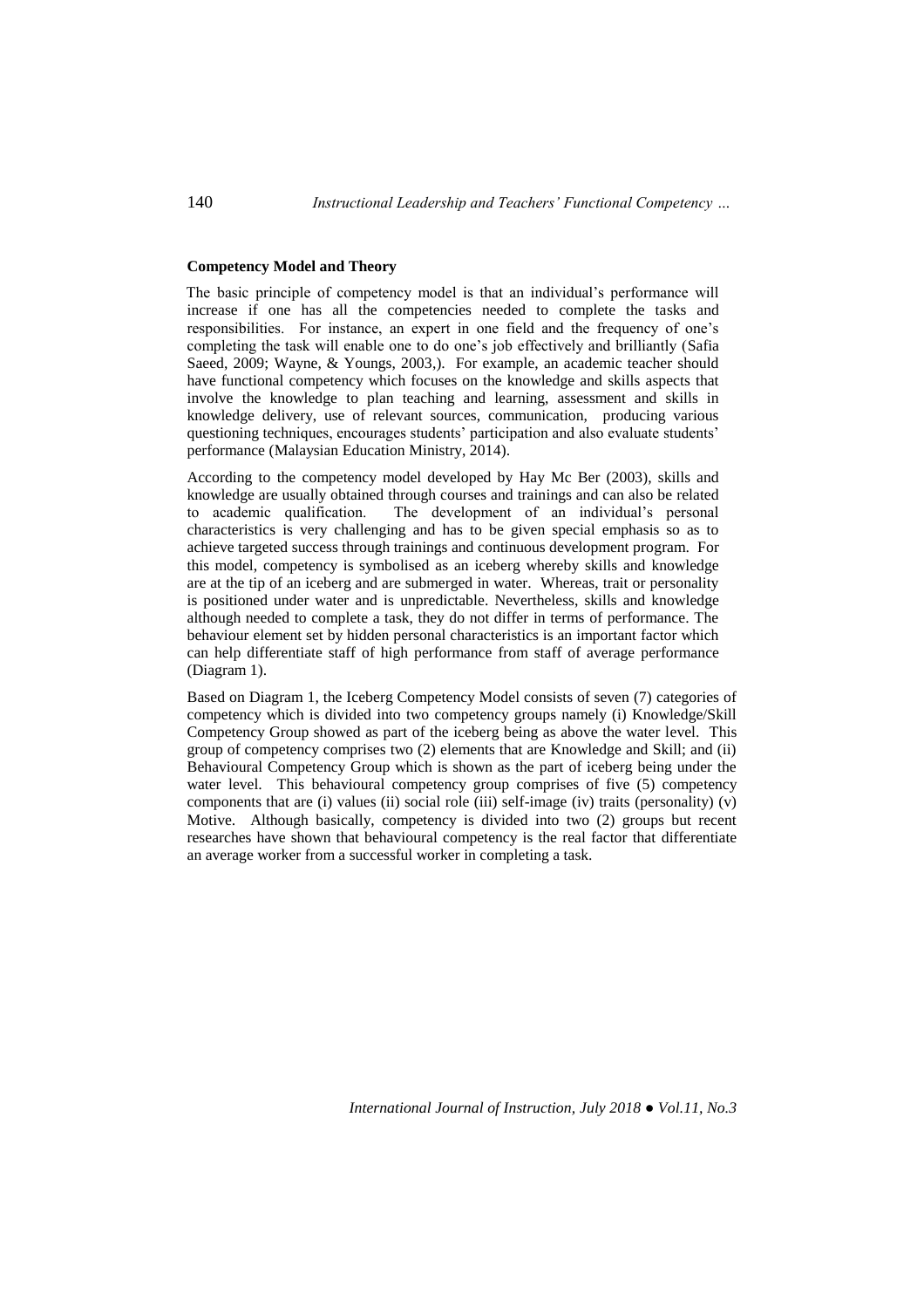

Diagram 1: Iceberg Competency Model (Source: Hay Group Malaysia, 2003)

Aptitude test and knowledge that is frequently used do not determine an individual's work performance and many at times bias happens on the minority group, women and the disabled (McClelland, 1973). Nevertheless, various organizations at present still practice and put importance on knowledge and skills because they are easier to be evaluated and exhibited through certificates and service records (Malaysia Public Service Department, 2004). The knowledge and skill elements are categorized as competency component which is easily evaluated and identified whereas traits or personality is the supporting component which is difficult to be seen but contribute to the increase of knowledge and skills. In this study, the researchers focus on only two dimensions of the teachers' functional competency that are knowledge and skill as frequently used by Ornstein (1991); Anderson (1991); and Whitehurst (2002).

## **Research Questions**

The following research questions were raised to guide the conduct of the study:

- 1. What is the level of instructional leadership among school leaders' in high prestige schools in the Northern part of Peninsular Malaysia?
- 2. What is the level of teachers' functional competency in high prestige schools in the Northern part of Peninsular Malaysia?
- 3. Is there any significant relationship between school leaders' instructional leadership and teachers' functional competency in high prestige schools in the Northern part of Peninsular Malaysia?

## **METHOD**

#### **Research Design**

The research design adopted for this study was descriptive survey of the correlational method. Correlational design is appropriate for measuring such complexities of the pattern of relationships that exists among measured variables (Stangor, 2004).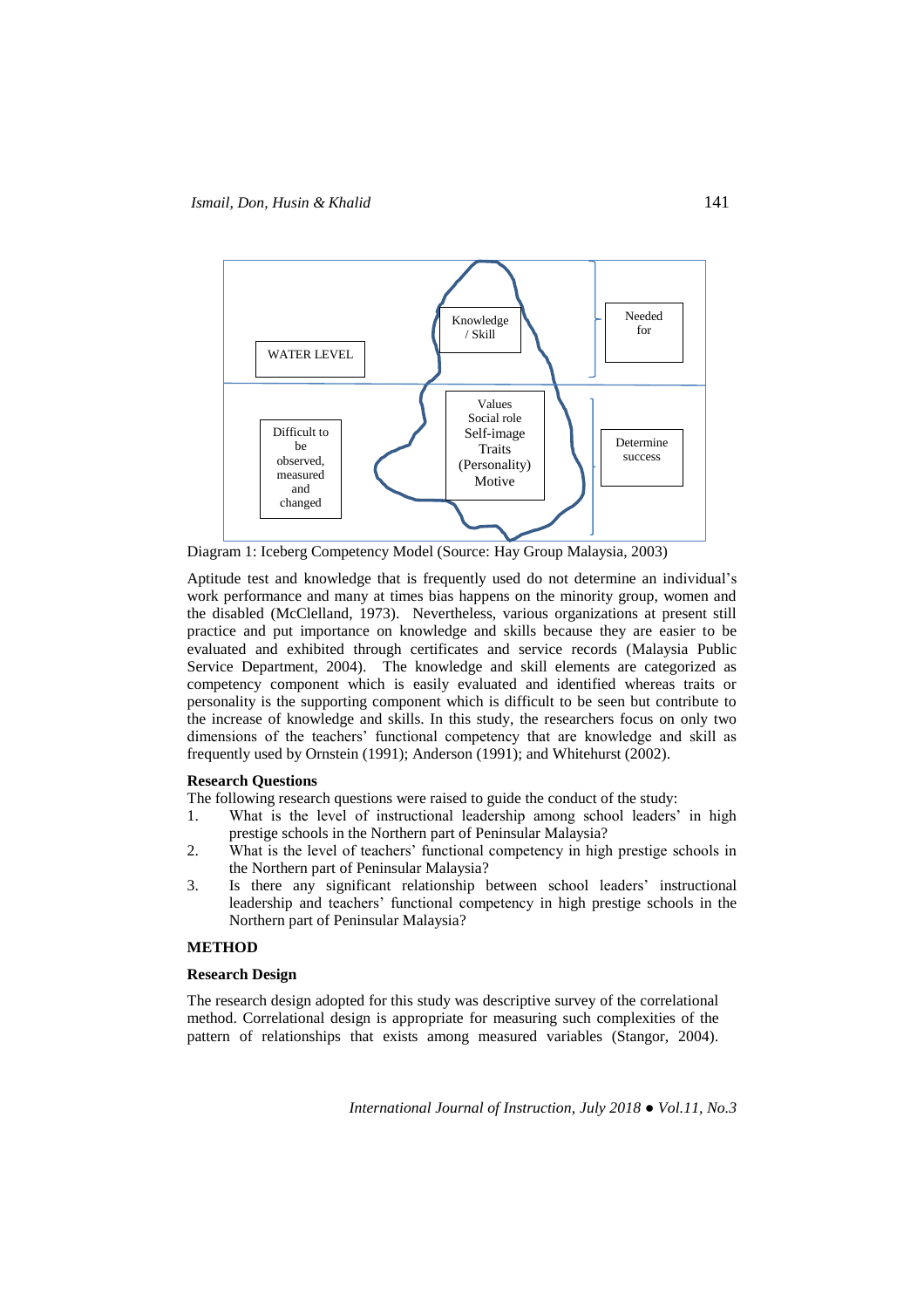Descriptive statistics was used to examine the level of school leaders' instructional leadership and teachers' functional competency. Furthermore, inferential statistics (correlation coefficient) was used to examine the relationship between the variables. According to Patton (2002), data obtained from quantitative methodology is systematic, uniform and easy to be presented. The quantitative approach emphasizes on measurement and correlation or relationship between variables. This approach also refers to the use of measurement objectively to produce numerical data which is normally analysed statistically from the responses in the questionnaire (Sekaran, 2003).

# **Population and Sampling**

The target population for this study comprised all teachers from high prestige schools in the northern part of Malaysia. High prestige schools are chosen because it is a school with an ethos, character, distinctive identity and unique in all aspects of education and able to be competitive in the world. This cluster sampling technique is used in a situation where the population members are naturally grouped into a unit that can be conveniently used as clusters (Sekaran, 2003). A sample of 225 teachers was selected from twelve (12) high prestige schools (primary and secondary) in the northern part of Malaysia. Teachers from the schools involved were selected at random.

#### **Data Collection Tools**

The questionnaire used in this study consists of three (3) sections; section A is related to demography factor, section B consists of items related to the school leaders' instructional leadership practice and items in section C, are related to the teachers' functional competency. In this study, the first instrument is to measure the school leaders' instructional leadership behaviour known as 'Principal Instructional Management Rating Scale' (PIMRS) developed by Hallinger and Murphy (1985). Even it is too old, PIMRS still was used because the original validation study found that the PIMRS met high standards of reliability (Hallinger, 1985). All ten subscales exceeded .80 using Cronbach's test of internal consistency. Subsequent studies have generally substituted Ebel's (1951) test for calculating inter-rater reliability for Cronbach's formula. This test provides a more accurate test of reliability for ratings aggregated from a set of schools where respondents within schools (e.g., teachers) are rating a feature of the school, i.e., the principal).

The second instrument is developed based on the related recent study instruments and adapted also from Malaysian Integrated Assessment Module for Education Services Officers (PBPPP) which was developed by the Curriculum Development Centre, Ministry of Education (2014). The adaptation is based on the past studies and the requirements in Ministry of Education Malaysia. All the instruments are in compliance with the teacher's functional competence theory and the principles of building items have been tested in terms of legality and consistency. Alpha coefficient value for this dimension is 0.9 (Quek, Khatijah & Azmi, 1996).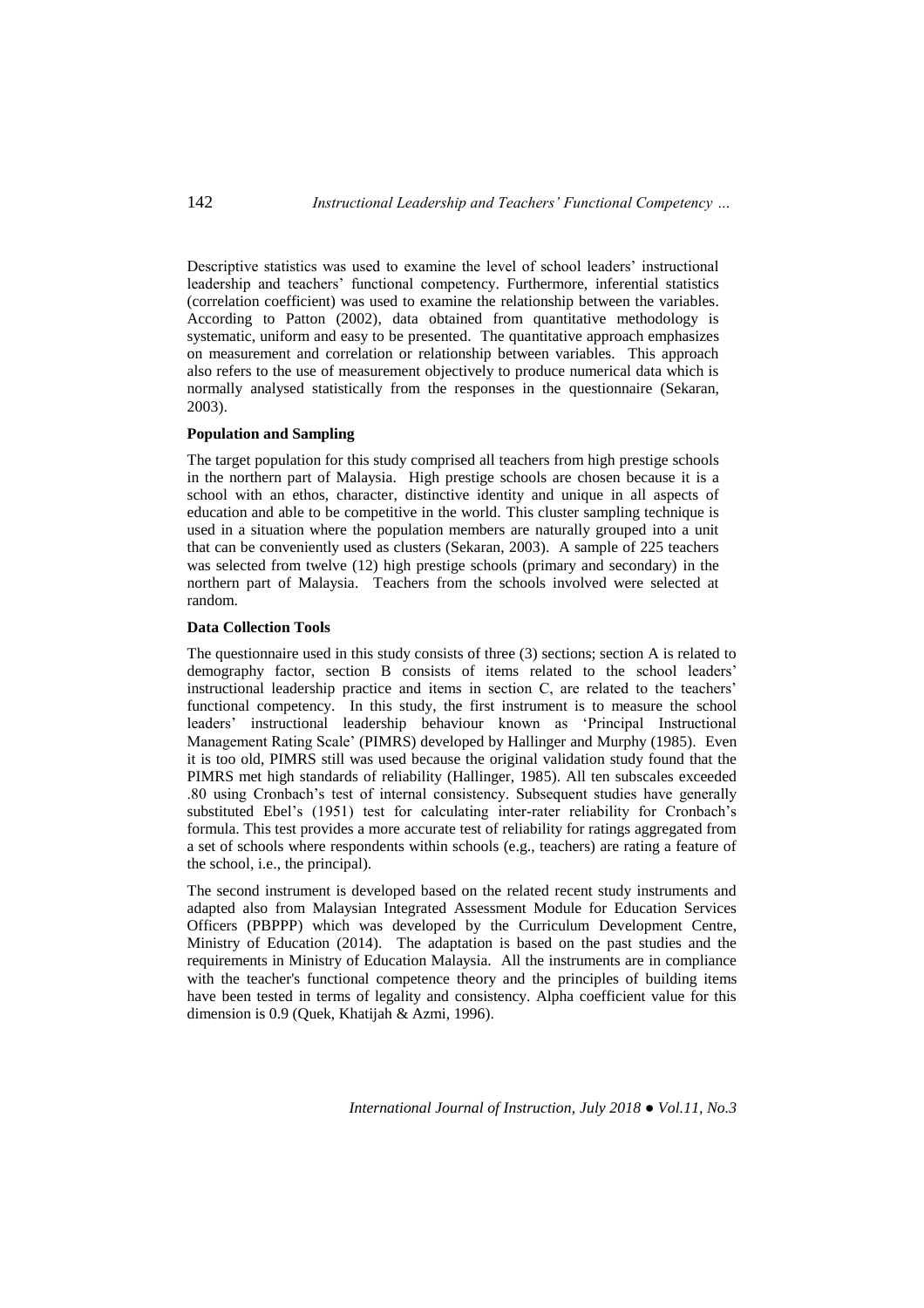In short, all the instruments conform to the theory of leadership and teachers' functional competence besides following the principles of building items in terms of validity and consistency, as mentioned above. The internal consistency of these two instruments is estimated by calculating the reliability coefficient, α. The scores for these two instruments have a very good reliability coefficient of more than 0.80 (Ary, Jacobs & Razavieh, 2002).

For each item, the rater assesses the frequency with which the principal enacts a behaviour or practice associated with that particular instructional leadership function. Each item is rated on a Likert-type scale ranging from (1) almost never to (5) almost always. The instrument is scored by calculating the mean for the items that comprise each subscale. This results in a profile that yields data on perceptions of principal performance on each of the 10 instructional leadership functions.

### **FINDINGS**

### **Profile of the Respondents**

Table 1 indicates the respondents' profile by gender, age and race. The findings show that the respondents comprised 136 (60.44%) female and 89 (39.56%) male teachers with the age ranged between 19 and over 40 years old. The majority came from over 40 years old age groups. In terms of ethnicity there were 193 (85.78%) Malay, 19 (8.44%) Chinese, 10(4.44%) Indian and 3 (1.33%) others.

| Respondents by Gender, Age, Edinic and Field of Featuring $(N - 225)$ |                           |     |               |
|-----------------------------------------------------------------------|---------------------------|-----|---------------|
| Demographic Information                                               | Categories                | N   | $\frac{0}{0}$ |
| Gender                                                                | Male                      | 89  | 39.56         |
|                                                                       | Female                    | 136 | 60.44         |
| Age                                                                   | 19-25                     | 38  | 16.90         |
|                                                                       | $26-40$                   | 86  | 38.22         |
|                                                                       | More than 40              | 101 | 44.90         |
| Race                                                                  | Malay                     | 193 | 85.78         |
|                                                                       | Chinese                   | 19  | 8.44          |
|                                                                       | Indian                    | 10  | 4.44          |
|                                                                       | <b>Others</b>             | 3   | 1.33          |
| Field of Teaching                                                     | Science & Mathematics     | 71  | 31.60         |
|                                                                       | Language                  | 77  | 34.20         |
|                                                                       | Social Science/Humanities | 58  | 25.80         |
|                                                                       | Technic & Vokasional      | 19  | 8.40          |
|                                                                       |                           |     |               |

Table 1

Respondents by Gender,  $\Lambda_{\alpha}$  Ethnic and Field of Teaching  $(N-225)$ 

**Research Questions 1 & 2:** *What is the level of school leaders' instructional leadership and teachers' functional competency in high prestige schools in the Northern part of Peninsular Malaysia?*

In order to answer this research questions, respondents' responses on the Instructional Leadership and Teachers' Functional Competency questionnaire were collated. The data collected from the study were analysed, as shown on Table 2.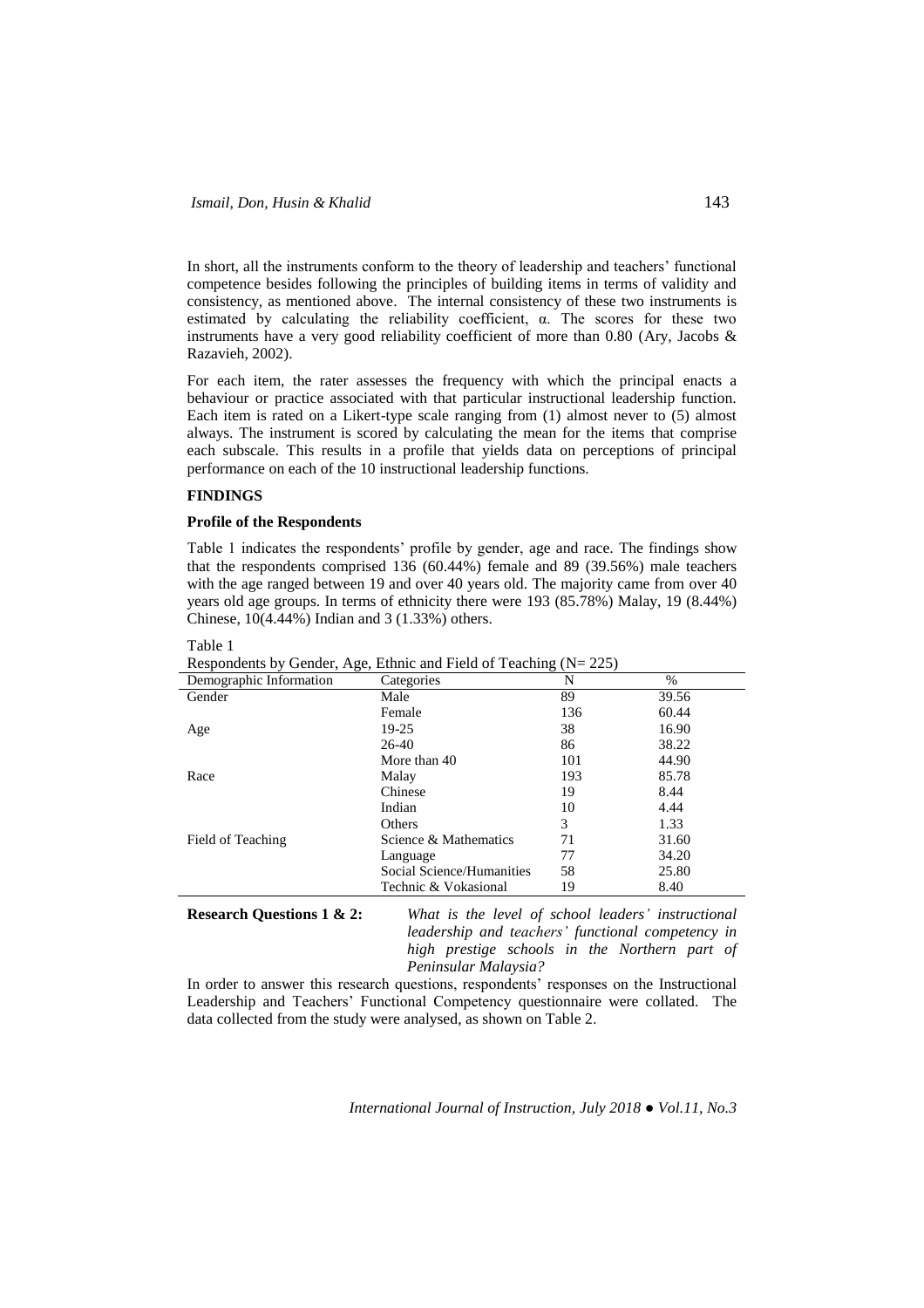| 100IV 2 |  |                                 |  |                                                                             |  |
|---------|--|---------------------------------|--|-----------------------------------------------------------------------------|--|
|         |  |                                 |  | Mean and Standard Deviation for School Leaders Instructional Leadership and |  |
|         |  | Teachers' Functional Competency |  |                                                                             |  |

| Variable      | N   | Mean $(M)$ | Std. Deviation (SD) |  |
|---------------|-----|------------|---------------------|--|
| Instructional |     |            |                     |  |
| Leadership    | 225 | 3.94       | 0.55                |  |
|               |     |            |                     |  |
| Teachers'     |     |            |                     |  |
| Functional    | 225 | 4.23       | 0.41                |  |
| Competency    |     |            |                     |  |

Table 2 indicates that 225 respondents participated in this study. Findings showed that the level of school leaders' instructional leadership is high (M=3.94, SD=0.55) and the level of teachers' functional competency is very high (M=4.23, SD=0.41).

# **Research Question 3:** *Is there any significant relationship between school leaders' instructional leadership and teachers' functional competency in high prestige schools in the Northern part of Peninsular Malaysia?*

The analysis using Pearson correlation coefficient found that the correlation between school leaders' instructional leadership and teachers' functional competency level has strong positive relationship and significant ( $r = .96$ ,  $p = .00$ ) as stated in Table 3.

#### Table 3

Correlation between School Leaders' Instructional Leadership and Teachers' Functional Competency ( $N = 225$ )

|                                 | School Leaders'          | Teachers' Functional |
|---------------------------------|--------------------------|----------------------|
|                                 | Instructional Leadership | Competency           |
| School Leaders'                 |                          | $.96^{**}$           |
| Instructional Leadership        |                          |                      |
| Teachers' Functional Competency | $.96^{\ast\ast}$         | -                    |
|                                 | 225                      | フフち                  |

\*\*. Correlation is significant at confidence level 0.01

Subsequently, the Pearson analysis which is used in assessing the strength and direction of relevance between school leaders' instructional leadership with teachers' knowledge dimensions showed averagely strong positive relationship but significant ( $r = .40$ ,  $p =$ .00). Meanwhile, for the relationship between the level of school leaders' instructional leadership and teachers' skills dimension, the finding showed that there is weak positive relationship but significant ( $r = .35$ ,  $p = .00$ ) for both elements. Indirectly, the finding also showed that there is very strong positive relationship and significant for correlation between both teachers' functional competency dimension, that is teachers' knowledge and teachers' skills ( $r = .83$ ,  $p = .00$ ).

*International Journal of Instruction, July 2018 ● Vol.11, No.3*

Table 2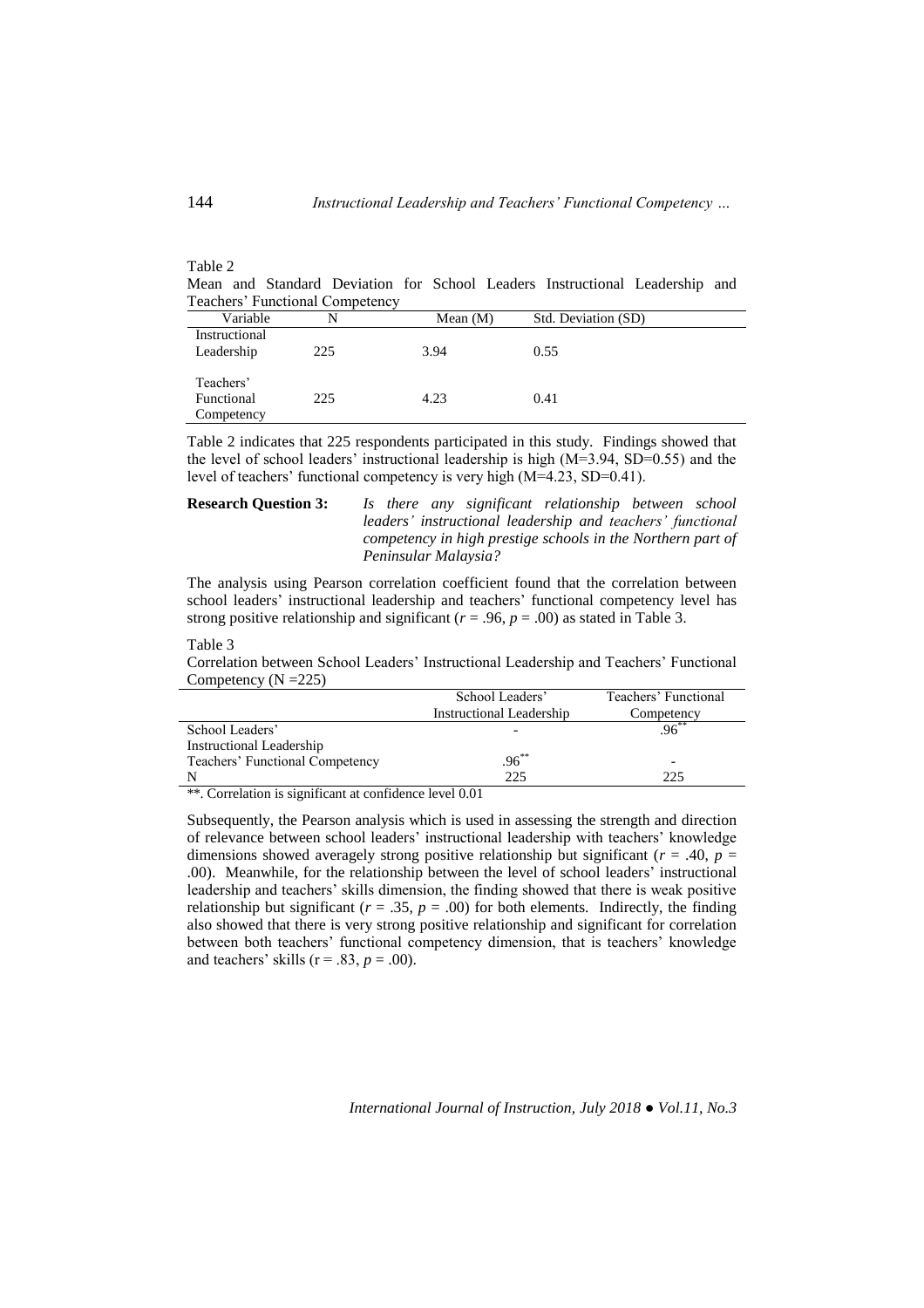# Table 4

Correlation between School Leaders' Instructional Leadership and Teachers' Knowledge and Teachers' Skills Dimension (N =225)

| School Leaders' | Teachers'                | Teachers'            |
|-----------------|--------------------------|----------------------|
| Instructional   | Knowledge                | <b>Skills</b>        |
| Leadership      |                          |                      |
|                 |                          | $.35***$             |
|                 |                          |                      |
|                 |                          | $.83***$             |
|                 |                          |                      |
| 225             | 225                      | 225                  |
|                 | $.40^{**}$<br>$.35^{**}$ | $.40***$<br>$.83***$ |

\*\*. Correlation is significant at confidence level 0.01

To obtain an in-depth explanation about teachers' functional competency, the researchers explore further about the relationship strength between teachers' functional competency variables and its two dimensions. Finding showed that teachers' functional competency has very strong positive relationship and significant with both the dimensions. However, the correlation between the level of teachers' functional competency with teachers' level of knowledge ( $r = .96$ ,  $p = .00$ ) is less strong compared to the strong relationship between teachers' functional competency and teachers' skill level ( $r = .99$ ,  $p = .00$ ) as shown in Table 5.

### Table 5

Correlation between Teachers' Functional Competency, Teachers' Knowledge and Teachers' Skills (N =225)

| Teachers' Functional | Teachers'      | Teachers'     |
|----------------------|----------------|---------------|
| Competency           | Knowledge      | <b>Skills</b> |
|                      |                | $96^{**}$     |
|                      |                |               |
|                      |                | $.83**$       |
|                      | $.83**$        |               |
| 225                  | 225            | 225           |
|                      | .96**<br>.99** | $96^{**}$     |

\*\*. Correlation is significant at confidence level 0.01

As a conclusion, researchers summarize all the findings in Diagram 2 below so that readers are able to see clearly the correlation that exists for both variables followed by correlation with its dimensions.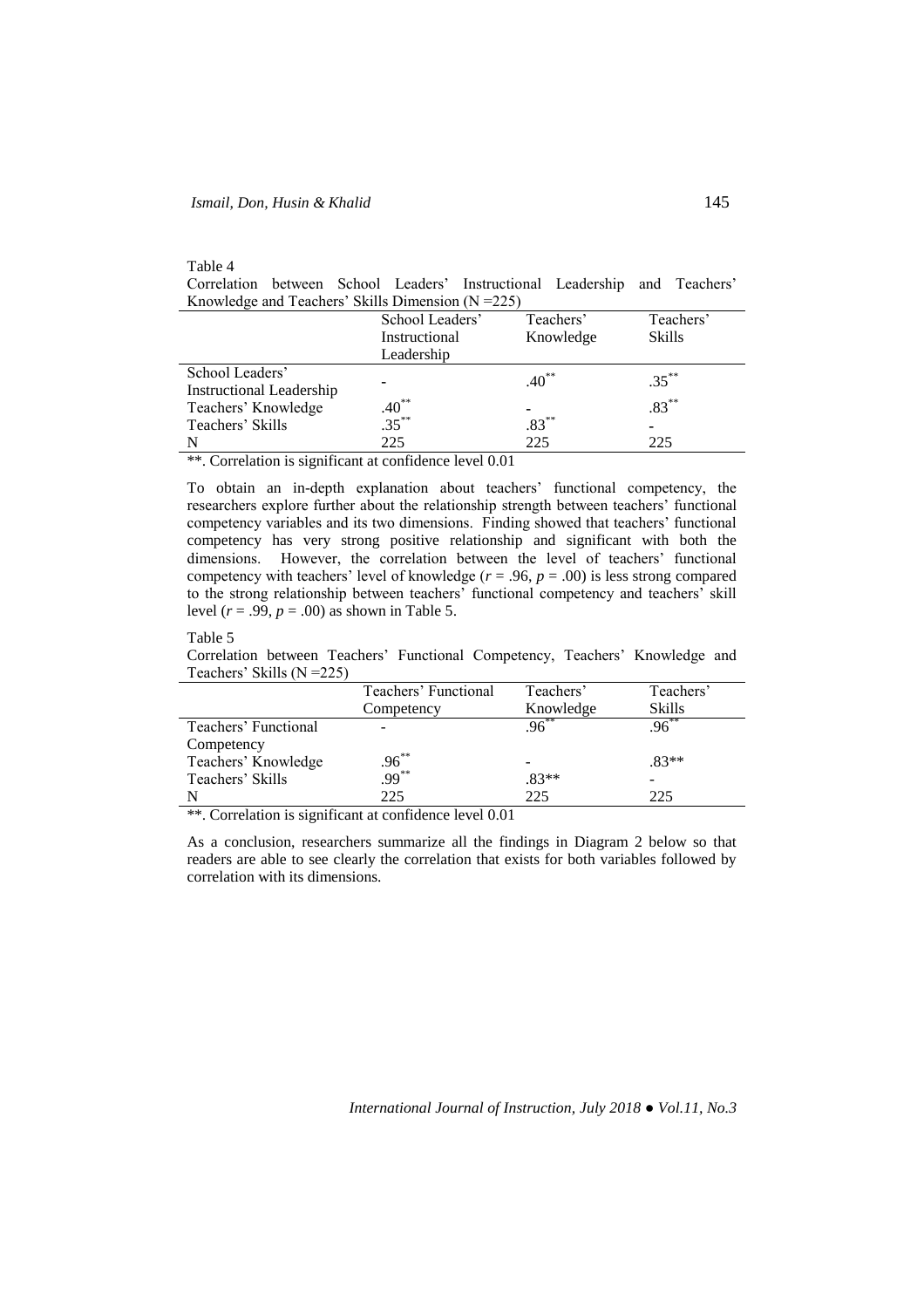

# Diagram 2

Correlation between instructional leadership and teachers' functional competency and its dimensions

# **CONCLUSION**

In conclusion, study findings showed there is strong positive correlation between the two variables. School leaders' instructional leadership has strong positive relationship and significant towards teachers' functional competency. However, in terms of dimensions for teachers' functional competency, findings showed school leaders' instructional leadership has a strong relationship with teachers' knowledge but a weak relationship with teachers' skills. This shows that school leaders' instructional leadership impacts teachers' functional competency, especially in teachers' knowledge dimension. For the aspect of teachers' functional competency, teachers' skills dimension showed strong correlation compared to teachers' knowledge. This shows that teachers' skills are very important and are much more needed for a teacher to have a high functional competency. However, to obtain the skills, teachers have to have a wide and in depth knowledge in all aspects of their quality teaching development.

To achieve these desired outcomes, instructional leadership theory (Hallinger & Murphy, 1985) need to be embedded with social learning theory (Bandura, 1986) because it is significantly inspired by the elements behaviourist and cognitive learning theories, which encompasses attention, memory, and motivation. According to Bandura (1986), the world and a person's behaviour cause each other, while behaviourism essentially states that one's environment causes one's behaviour. Later, Bandura soon considered personality as an interaction between three components: the environment,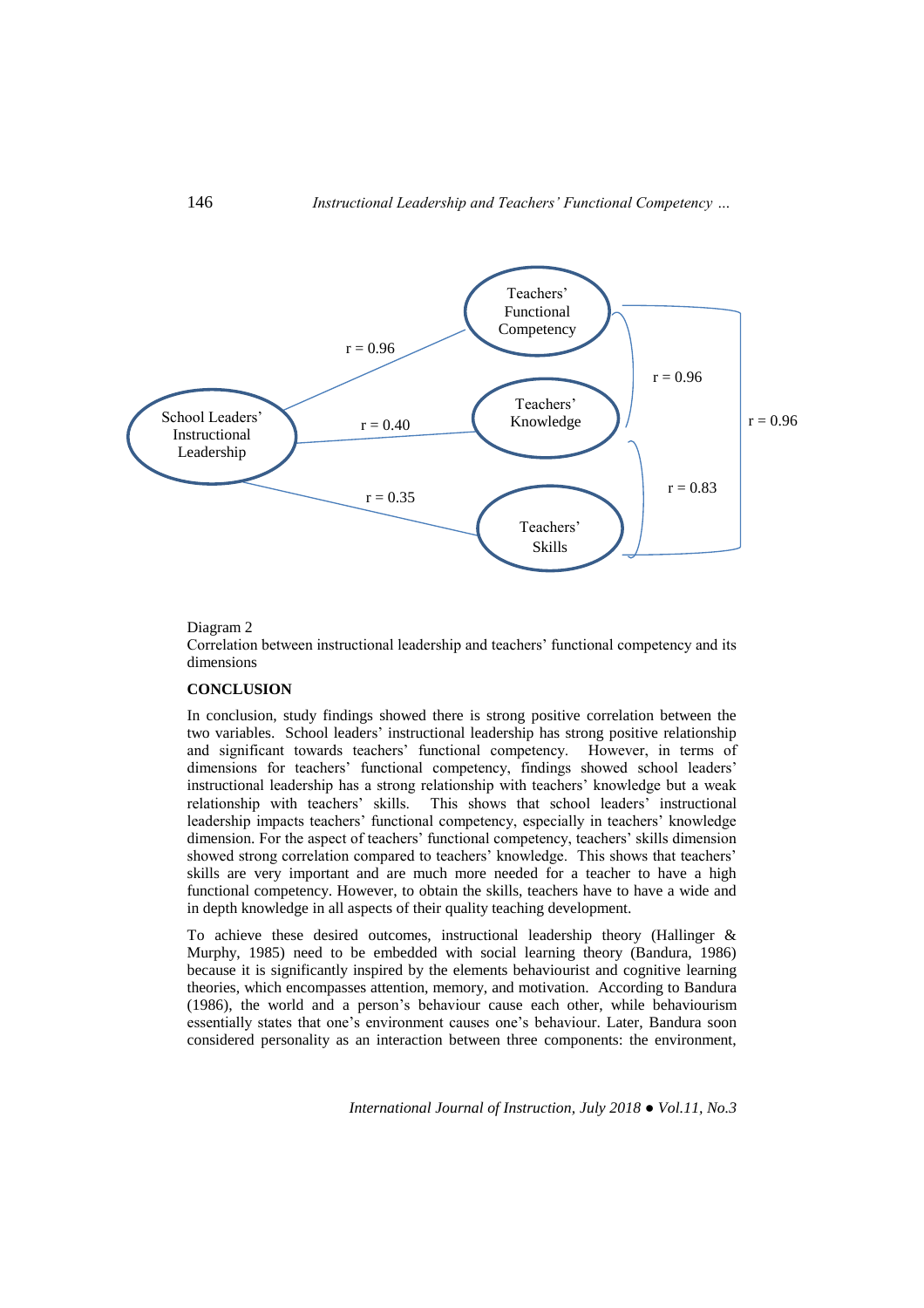behaviour, and one's psychological processes (one's ability to entertain images in minds and language). The terms environment in this study refer to the environment of the school and it means that promoting school learning climate which is identified as one of the three dimensions in the instructional leadership framework (Hallinger & Murphy, 1985) is very important to inspire the teachers' functional competency.

This clearly shows that school leaders' instructional leadership practice is able to increase the level of teachers' functional competency (Ross, Hogaboam-Gray, & Gray, 2004; Ebmeier, 2003) and also success in teachers' classroom instructions; and at the same time the increase in students' academic achievement can be realized (Hendriks & Steen, 2012; Moolenaar, Sleegers, & Daly, 2012; Fancera & Bliss 2011; Guo, Piasta, Justice, & Kaderavek, 2010; Caprara, Barbaranelli, Steca, & Malone, 2006; Hallinger & Heck, 1998).

As an additional suggestions, school leaders should practice instructional leadership style which is believed to be strong and significant and have positive relationship with teachers' functional competency. Therefore, it is hoped that this study finding can be a guideline to the stakeholders involved with education leadership in making strategies and quality improvements in education, specifically in leadership aspect in schools. School leaders should be exposed to the concept, theory and instructional leadership practice in completing their tasks and responsibilities because this will help increase teachers' functional competency and success in classroom instructions can be materialized.

It is proven in this study that teachers' with high level of functional competency will be able to use the in-depth knowledge of their content subjects and with the high level of functional skills teachers are able to ensure that the objectives of their classroom teaching and learning are achieved successfully. A competent teacher will give high commitment and are sensitive towards the students' learning needs and problems faced by their students, are able to make fair assessment, give clinical guidance, ensure that students understand what they are being taught and also nurture students' interest and persistence to attain success.

In short, instructional leaders should make changes by ensuring that teachers teach and students learn, guaranteeing that classrooms are equipped with various facilities for the enhancement of teaching and learning processes, securing that the teaching and learning time is abided by all teachers, planning school aims and warranting that they are understood and complied by all teachers and students (Hallinger, 2005). School administrators have the duty to plan curriculum programs, supervise and evaluate classroom instructions, implement remedial or corrective actions on problematic aspects, ensure that teaching and learning time is not disturbed and that teachers have the audacity to teach efficiently by organizing staff development programs; and monitor students' behaviours. In line with the  $21<sup>st</sup>$  century learning, school administrators should make certain that classroom instructions are done by realizing the concept of inculcating High Order Thinking Skills (HOTS) and student-centred teaching and learning through the use of technology and effective audio visual aids (Yu, Luo, Sun, & Strobel, 2012).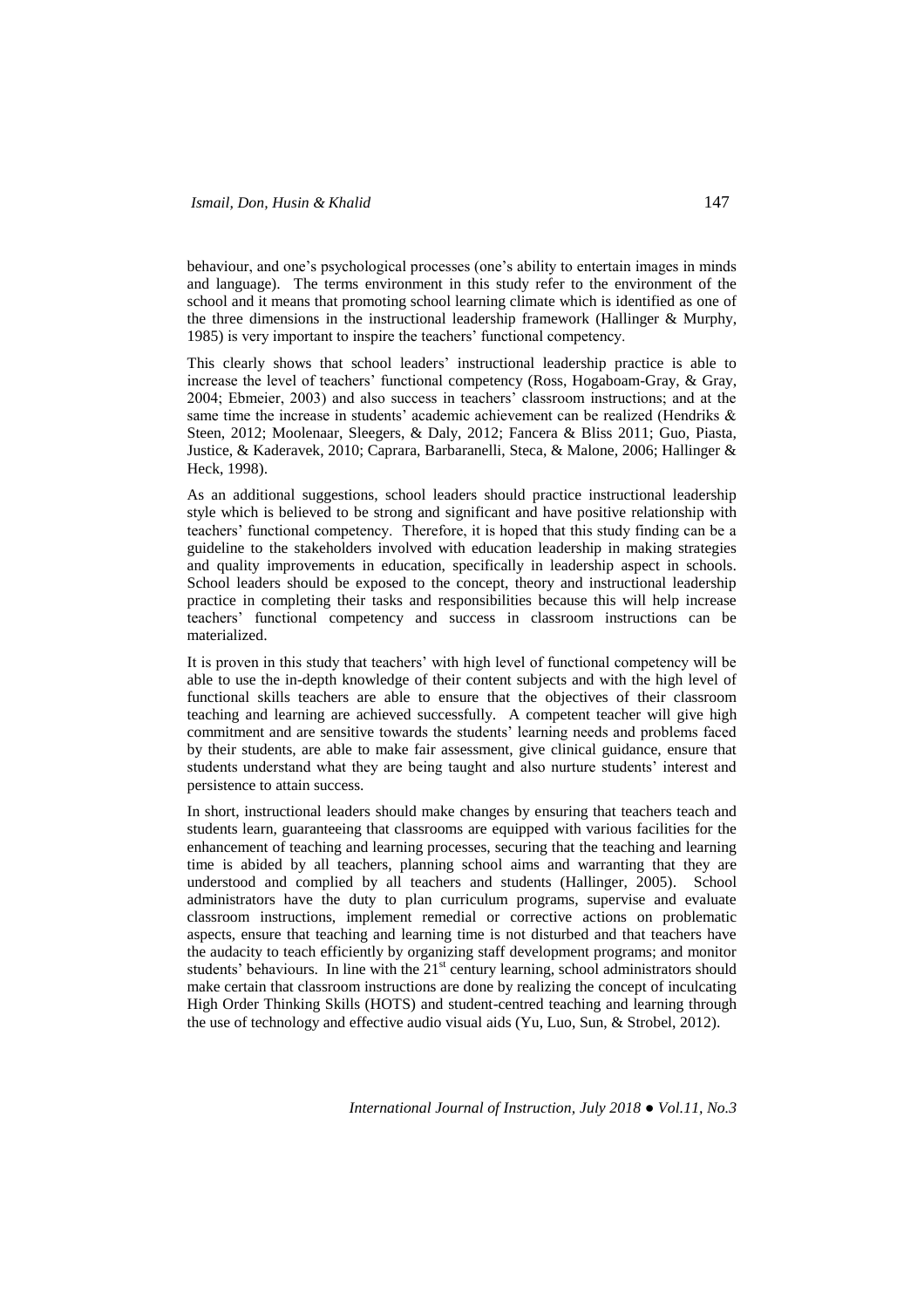# **REFERENCES**

Anderson, L.W. (1991). *Increasing Teacher Effectiveness*, UNESCO: International Institute For Educational Planning, Paris.

Ary, D., Jacobs, L. C., & Razavieh, A. (2002). *Introduction to research in education*. Sixth Edition. USA : Wadsworth Group.

Ball, D.L. & Mc Diarmid, G.L. (1990). The subject matter preparation of teachers. In W.R. Housten, (ed). *Handbook of Research in Teacher Education,* 38, 2-8

Bandura, A. (1986). *Social foundations of thought and action.* Englewood Cliffs, NJ: Prentice-Hall.

Blanchard, P. N., & Thacker, J. W. (2004). *Effective training: Systems, strategies, and practices* (2nd Ed.). Upper Saddle River, NJ: Person Education, Inc.

Blasé, J., & Blasé, J. (2000). Effective instructional leadership: Teachers" perspectives on how principals promote teaching and learning in schools. *Journal of Educational Administration, 38*(2), 130-141

Brophy, J. (1992). *Probing the subtleties of subject-matter teaching*. Educational Leadership, 49 (7), 4-8.

Buczynski, S. & Hansen, C. B. (2010). Impact of professional development on teacher practice: Uncovering connections. *Teaching and Teacher Education, 26*, 599-607.

Caprara, G. V., Barbaranelli, C., Steca, P., & Malone, P.S. (β006). Teachers' selfefficacy beliefs as determinants of job satisfaction and students' academic achievement: A study at the school level. *Journal of School Psychology*, 44(6), 473-490.

Cooley, V.E., & Shen, J. (2010). School accountability and professional job responsibilities : A perspective from secondary principals. *NASSP Bulletin*, 87 (634), 10-25.

Council on Education for Public Health. (2006). *Competencies and learning objectives*. Retrieved Feb. 12, 2012 from [http://www.ceph.org/pdf/Competencies\\_TA.pdf.](http://www.ceph.org/pdf/Competencies_TA.pdf)

Darling-Hammond, I. (1999). Teacher quality and student achievement: a review of state policy evidence. *Education policy analysis archives*, *8*(1), 1-40.

Ebel, R. (1951). Estimation of the reliability of ratings. *Psychometrika*, 16, 407-424.

Ebmeier, H. (2003). How supervision influences teacher efficacy and commitment: An investigation of a path model. *Journal of Curriculum and Supervision*, 18(2), 110-141

Eileen Lai Horng, Daniel Klasik, & Susanna Loeb. (2010). Principal's time use and school effectiveness. *American Journal of Education*, 116(4), 491-523.

Fancera, S. F., & Bliss, J. R. (2011). Instructional leadership influence on collective teacher efficacy to improve school achievement. *Leadership and Policy in Schools*, 10(3), 349-370.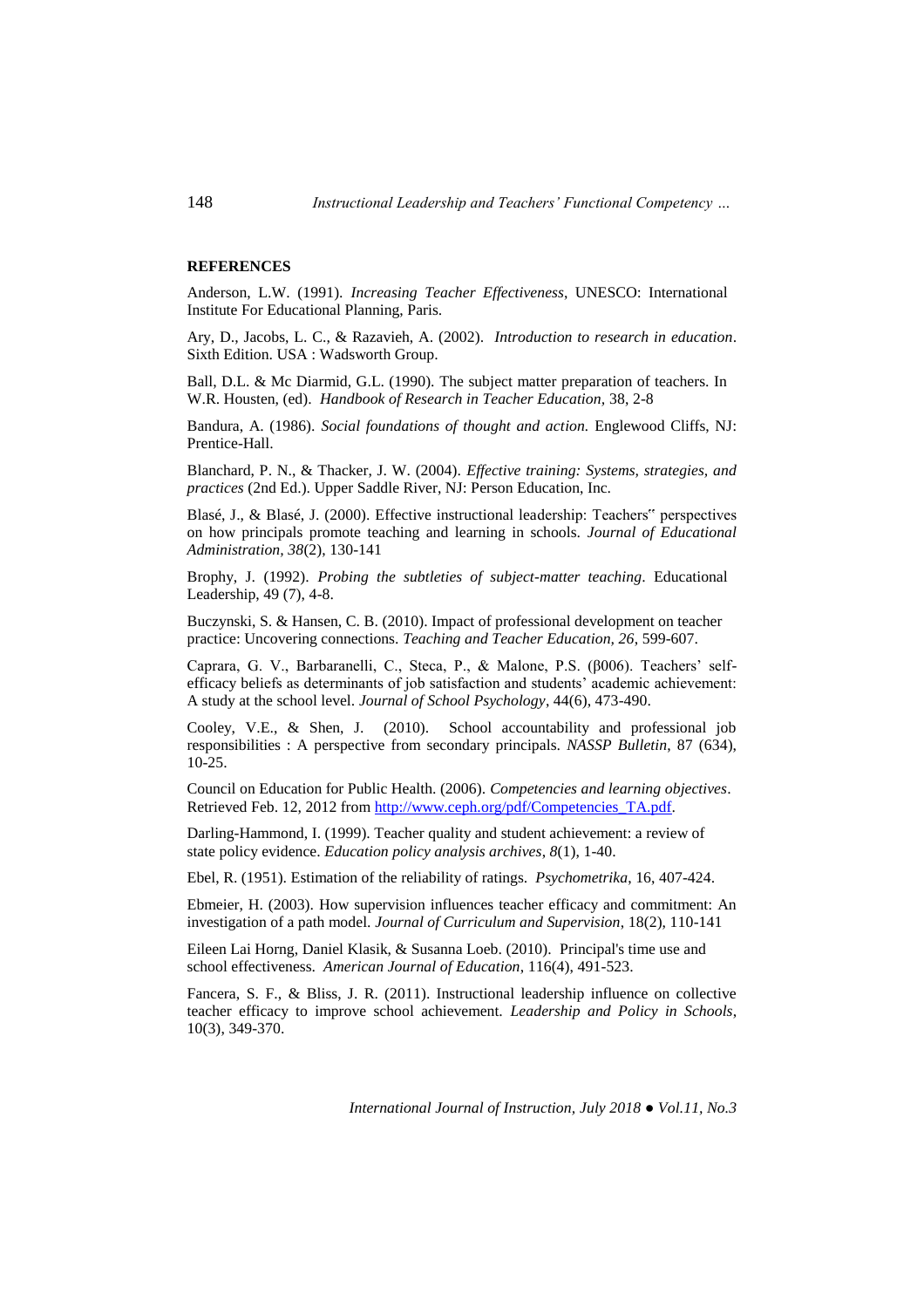Goldring, E., Huff, J., May, H., & Camburn, E. (2008). School context and individual characteristics: What influences principal practice? *Journal of Educational Administration*, 46(3), 332-352.

Grossman, P. (1990). *The making of a teacher.* New York: Teachers College Press.

Gu Saw Lu. (2014). *The Relationships Between Instructional Leadership Behavior, School Climate and Teacher Efficacy in Secondry Schools in Kedah*. Thesis Doctor of Philosophy, Northern University of Malaysia.

Guo, Y., Piasta, S. B., Justice, L. M., & Kaderavek, J. N. (2010). Relations among preschool teachers' self-efficacy, classroom quality, and children's language and literacy gains. *Teaching and Teacher Education*, 26(4), 1094-1103.

Hallinger, P. (2010). Making education reform happen: Is there an 'Asian' way? *School Leadership and Management*, 30 (5),401-419.

Hallinger, P. (2005). Instructional leadership and the school principal: A passing fancy that refuses to fade away. *Leadership and Policy in Schools*, 4(3), 221-239.

Hallinger, P., & Heck, R. H. (1998). Exploring the principal's contribution to school effectiveness: 1980-1995. *School Effectiveness and School Improvement, 9* (2), 157- 191.

Hallinger, P., & Murphy, J. (1985). Assessing the instructional management behaviors of principals. *The Elementary School Journal, 86*(2), 217-247*.*

HayGroup Malaysia. (2003). *Research findings on Malaysian civil service competency model*. Kuala Lumpur.

Hendriks, M., & Steen, R. (2012). *Results from school leadership effectiveness studies* (2005–2010). In J. Scheerens (Ed.), School leadership effects revisited: Review and meta-analysis of empirical studies (pp. 65-129). New York: Springer.

Hoy, W. K., & Tarter, C. J. (2011). Positive psychology and educational administration: An optimistic research agenda. *Educational Administration Quarterly*, 47(3), 427-445.

Huber, S. G., & Muijs, D. (2010). School leadership effectiveness: The growing insight in the importance of school leadership for the quality and development of schools and their pupils. In S. G. Huber (Ed.), *School leadership-International perspectives* (pp. 57- 77). New York: Springer.

James P. Spillane, Eric M. Camburn, Amber Stitziel Pareja. (2007). Taking a Distributed Perspective to the School Principal's Workday. *Leadership and Policy in Schools*, 6(1), 103-125

Kim, R. Y., Ham, S.-H., & Paine, L. W. (2011). Knowledge Expectations in Mathematics Teacher Preparation Programs in South Korea and the United States: Towards International Dialogue. *Journal of Teacher Education*, 62(1), 48–61.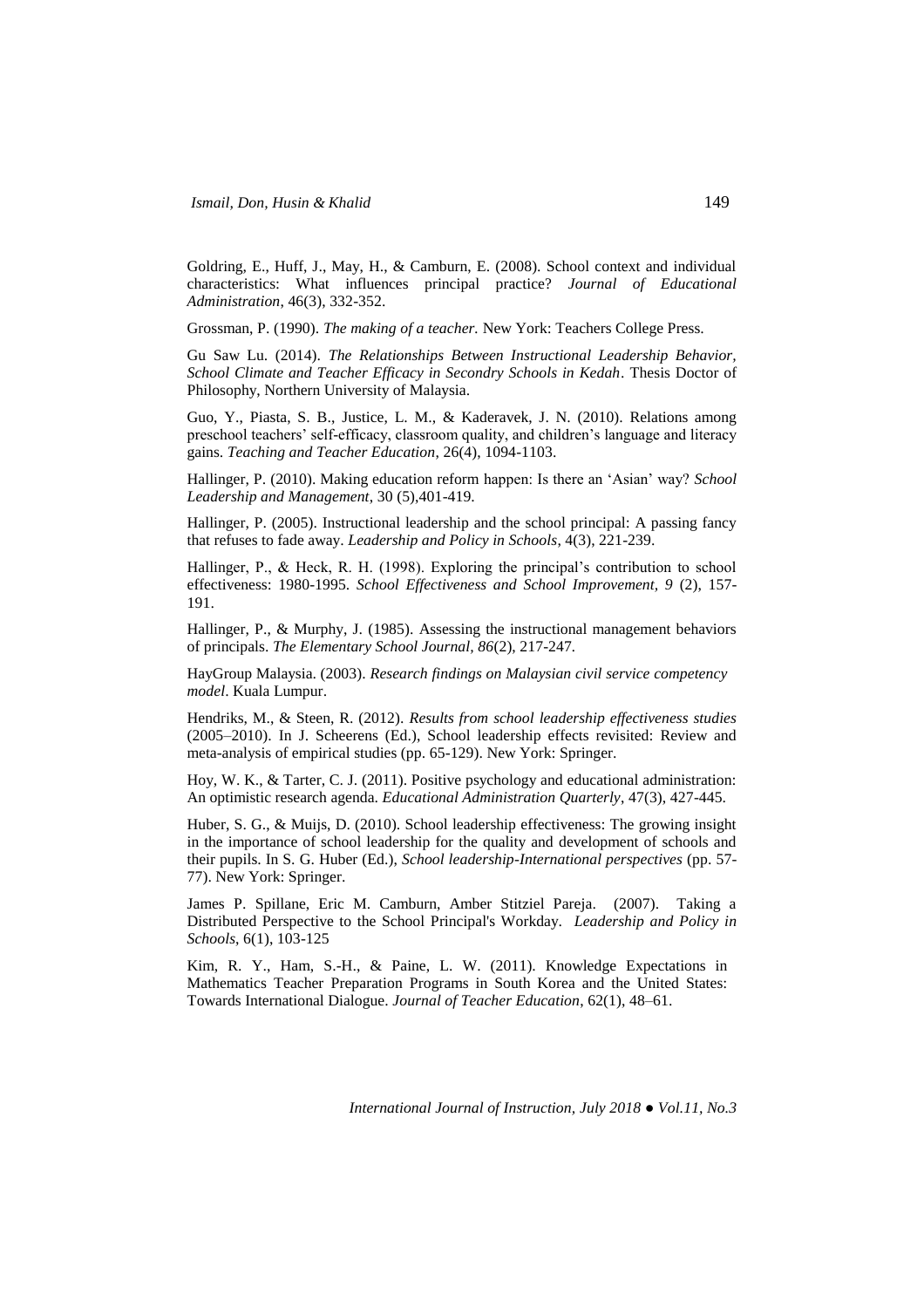Klassen, R. M., & Chiu, M. M. (2010). Effects on teachers' self-efficacy and job satisfaction: Teacher gender, years of experience, and job stress. *Journal of Educational Psychology, 102*(3), 741-756.

Lahui-Ako, B. (2001). The instructional leadership behavior of Papua New Guinea high school principals: A provincial case study. *Journal of Educational Administration,*  39(3), 233-265

Leithwood, K., Day, C., Sammons, P., Hopkins, D. & Harris, A. (2006), *Successful School Leadership: What It Is and How It Influences Pupil Learning.* London: Department for Education and Skills.

Leithwood, K., & Jantzi, D. (2006). Transformational school leadership for large-scale reform: Effects on students, teachers, and their classroom practices. *School Effectiveness and School Improvement*, 17(2), 201-227.

Leithwood, K. (2001). School leadership and educational accountability, *International Journal of Educational Leadership, 3*(4), 217-237.

Main, S., & Hammond, L. (2008). Best practice or most practiced? Pre-service teachers' beliefs about effective behavior management strategies and reported self-efficacy. *Australian Journal of Teacher Education, 33*(4), 28-38

Malaysian Education Ministry. (2014*). Integrated Assessment Module for Education Services Officers (PBPPP),* Curriculum Development Division, Ministry of Education Malaysia.

Malaysia Public Service Department. (2004).

McClelland, D. (1973). Testing for competence rather than intelligence. *American Psychologist*, 28, 1-14.

McCoy, R. (2001). Computer competencies for the 21st century information systems educator. *Information Technology, Learning, and Performance Journal, 19*(2). 21-35.

Moolenaar, N. M., Sleegers, P. J. C., & Daly, A. J. (2012). Teaming up: Linking collaboration networks, collective efficacy, and student achievement. *Teaching and Teacher Education*, 28(2), 251-262.

Murphy, J., Elliott, S. N., Goldring, E., & Porter, A. C. (2007). Leadership for learning: A research-based model and taxonomy of behaviors. *School Leadership and Management*, 27(2), 179-201.

National Council of Teachers of Mathematics (NCTM). (2000). *Principles and standards for school mathematics.* Reston, VA.

Nijveldt, M., Beijaard, D., Brekelmans, M., Verloop, N., & Wubbels, T. (2005). Assessing the interpersonal competence of beginning teachers: the quality of the judgment process. *International Journal of Educational Research, 43,* 89–102.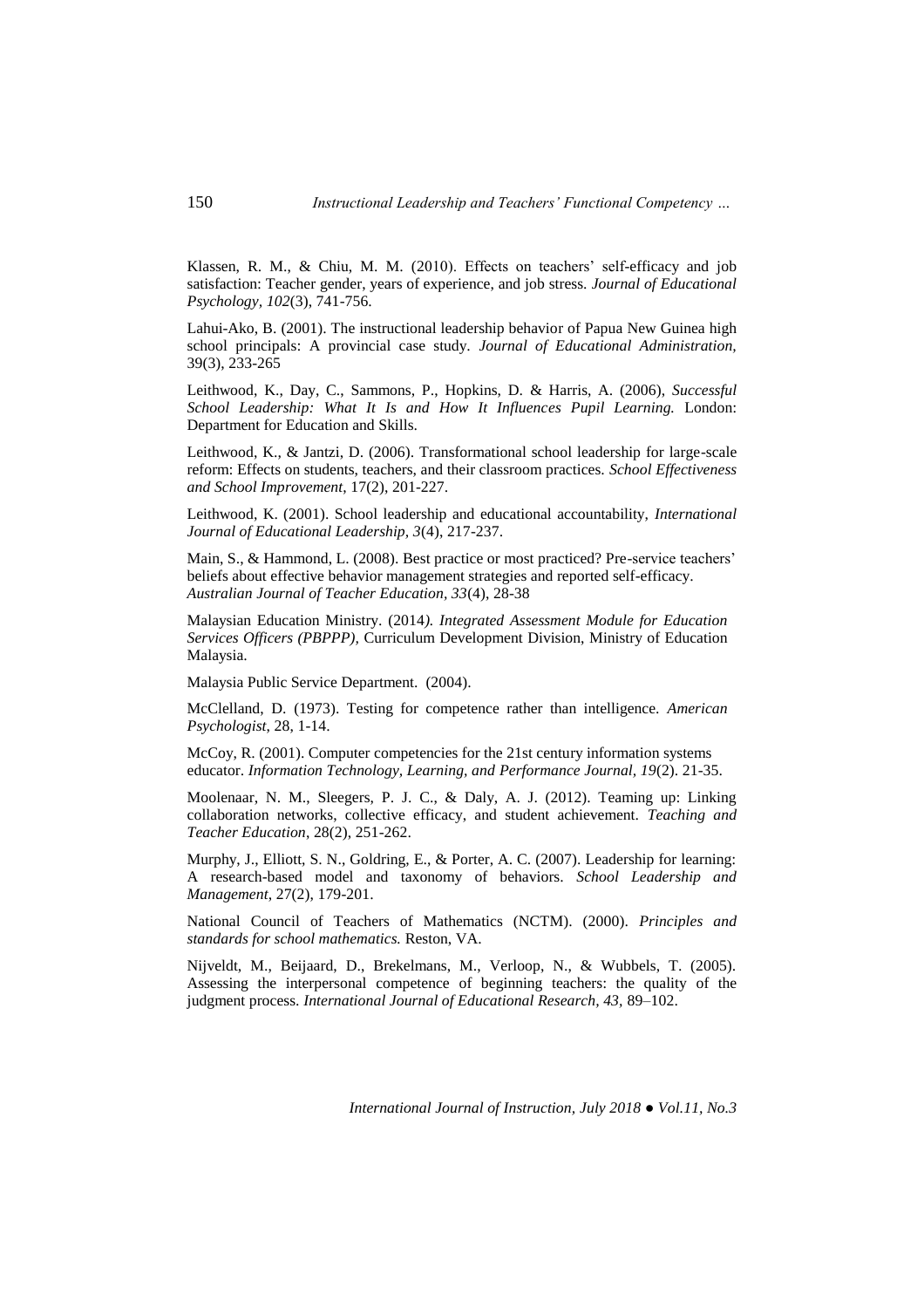Northouse, P. G. (2004). *Leadership: Theory and Practice.* (3rd ed.). California: Sage Publications.

Ornstein, A.C. (1991). *Teacher effectiveness research: theoritical consideration, in Waxman, H.C. and Walberg, H.J.* Effective Teaching: Current Research, McCutchan Publishing Corp. Berkeley.

Quinn, D. M. (2002). The impact of principal leadership behaviors on instructional practice and student engagement. *Journal of Educational Administration*, 40(5), 447- 467.

Rice, J. K. (2003). *Teacher quality: Understanding the effectiveness of teacher attributes.* Washington, D.C.: Economic Policy Institute.

Rowan, B. (2004). Teachers matter: evidence from value-added assessments. *AERA Research Points: Essential Information for Educational Policy, 2*(2), 1*–*4.

Robinson, V. M. J., Lloyd, C. A., & Rowe, K. J. (2008). The impact of leadership on student outcomes: An analysis of the differential effects of leadership types. *Educational Administration Quarterly*, 44(5), 635-674.

Rosnarizah Abdul Halim. (2015). Distributed leadership, contextual factor and teacher self-eficacy in Malaysia. *Educational Leadership Journal,* 2(4).

Ross, J. A., Hogaboam-Gray, A., & Gray, P. (2004). Prior student achievement, collaborative school processes, and collective teacher efficacy. *Leadership and Policy in Schools*, 3(3), 163-188.

Safia Saeed. (2009) . Evaluation Study Of Competencies Of Secondary School Teachers In Punjab In The Context Of Classroom Management, University of Wah, Pakistan. *Journal of College Teaching & Learning,* November 2009.

Sekaran, U. (2003). *Research methods for business: A Skill Building Approach* (3rd. ed.), New York. John Wiley & Sons, Inc.

Shen, J., Cooley, V. E., Reeves, P., Burt, W. L., Ryan. L., Rainey, J. M., & Yuan, W. (2010). Using data for decision-making: Perspectives from 16 principals in Michigan, USA. *International Review of Education*, 56(4), 435-456

Spillane, J. P., Camburn, E. M., & Pareja, A. S. (2007). Taking a distributed perspective to the school principal's workday. *Leadership and Policy in Schools*, 6(1), 103-125.

Stangor, C.O. (2004). Research Methods For Behavioural Sciences. Boston: Houghton Mifflin Co.

Wayne, A. M., & Youngs, P. (2003). Teacher characteristics and student achievement gains: A review. *Review of Educational Research, 73*(1), 89-122.

Whitehurst, G.J. (2002). Improving teacher quality, *Spectrum Lexicon*, 75, 12-16